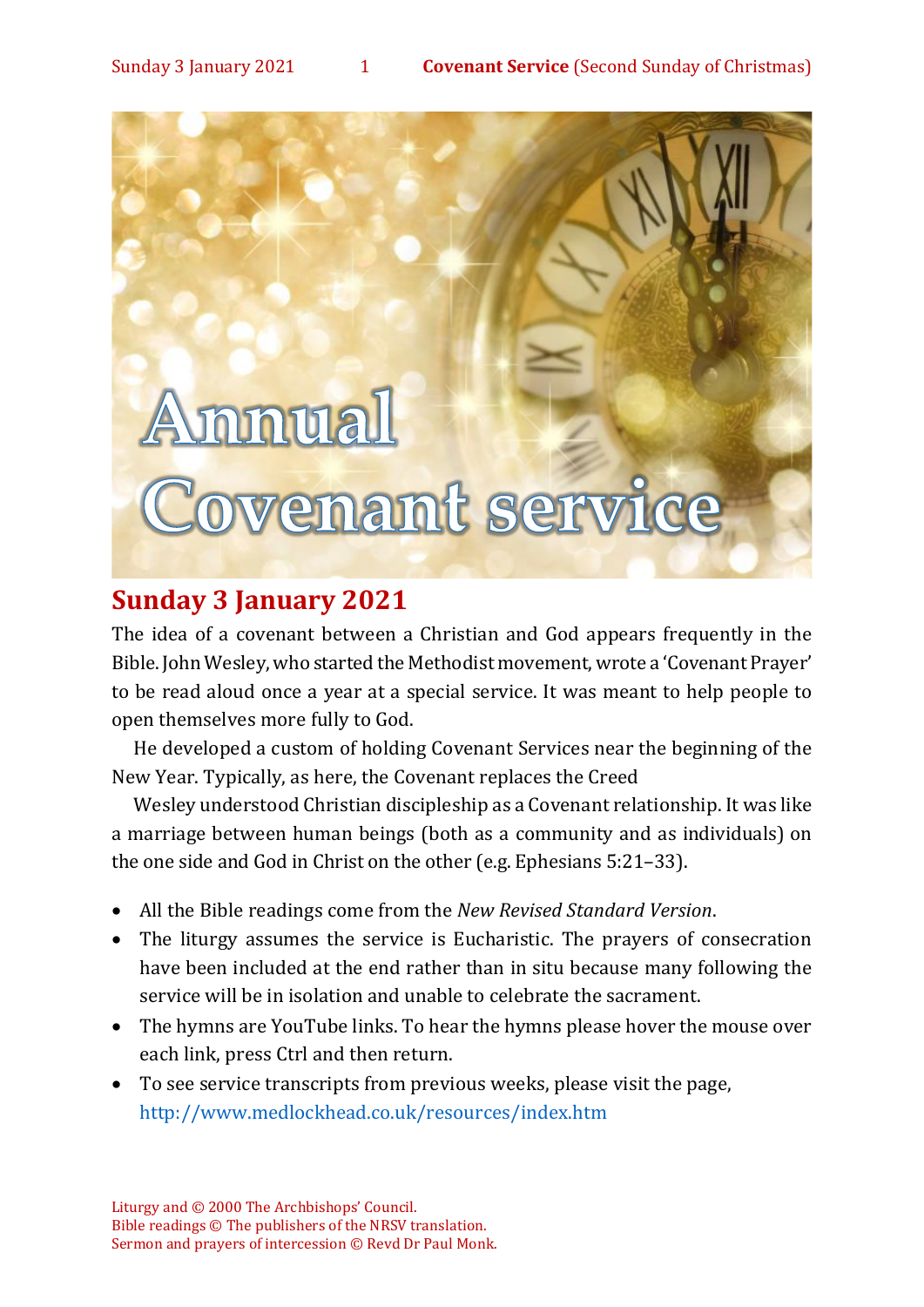### **Introduction and welcome**

HYMN 1 **Firmly I [believe](https://www.youtube.com/watch?v=TW0E8GWkPDU) and truly** (please click on this link to hear the hymn)

### **The Welcome**

In the name of the Father, and of the Son, and of the Holy Spirit

All **Amen.**

The Lord be with you

All **And also with you.**

### **The Preparation**

All **Almighty God,**

**to whom all hearts are open, all desires known, and from whom no secrets are hidden: cleanse the thoughts of our hearts by the inspiration of your Holy Spirit, that we may perfectly love you, and worthily magnify your holy name; through Christ our Lord. Amen.**

Our Lord Jesus Christ said:

The first commandment is this: 'Hear, O Israel, the Lord our God is the only Lord. You shall love the Lord your God with all your heart, with all your soul, with all your mind, and with all your strength.'

And the second is this: 'Love your neighbour as yourself.' There is no other commandment greater than these. On these two commandments hang all the law and the prophets.

### All **Amen. Lord, have mercy.**

Hear the words of the angel to Joseph:

'You shall call his name Jesus, for he will save his people from their sins.' Therefore, let us seek the forgiveness of God through Jesus the Saviour of the world.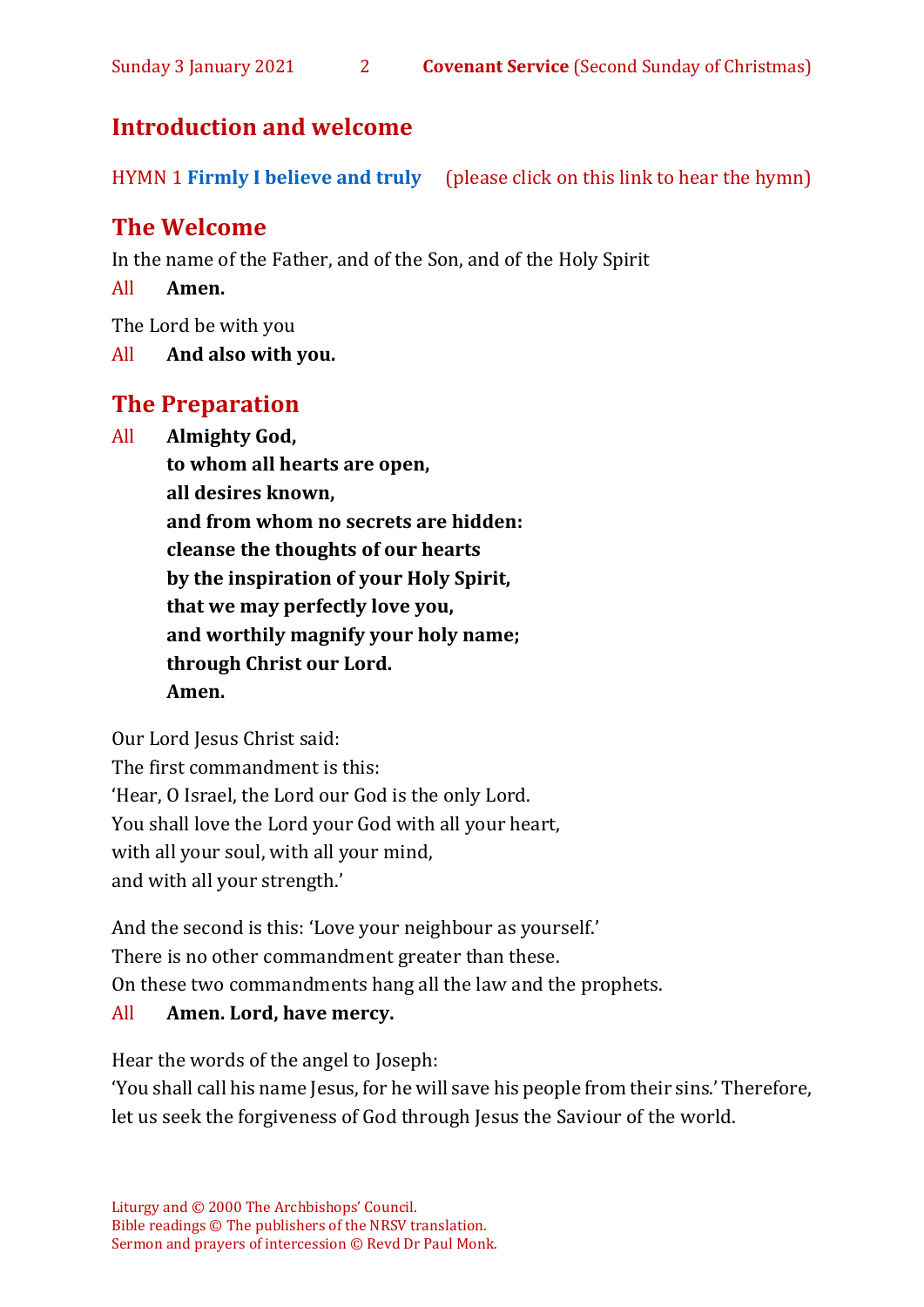All **Almighty God, our heavenly Father, we have sinned against you and against our neighbour in thought and word and deed, through negligence, through weakness, through our own deliberate fault. We are truly sorry and repent of all our sins. For the sake of your Son Jesus Christ, who died for us, forgive us all that is past and grant that we may serve you in newness of life to the glory of your name. Amen.**

Almighty God,

who forgives all who truly repent, have mercy upon you, pardon and deliver you from all your sins, confirm and strengthen you in all goodness, and keep you in life eternal; through Jesus Christ our Lord. All **Amen.**

# **The Gloria**

This Gloria is sung to the tune of 'Cwm Rhondda'. Click **[here](about:blank)** for the tune.

All **Glory be to God in Heaven, Songs of joy and peace we bring, Thankful hearts and voices raising, To creation's Lord we sing. Lord we thank you, Lord we praise you, Glory be to God our King: Glory be to God our King. Lamb of God, who on our shoulders, Bore the load of this world's sin; Only Son of God the Father, You have brought us peace within.**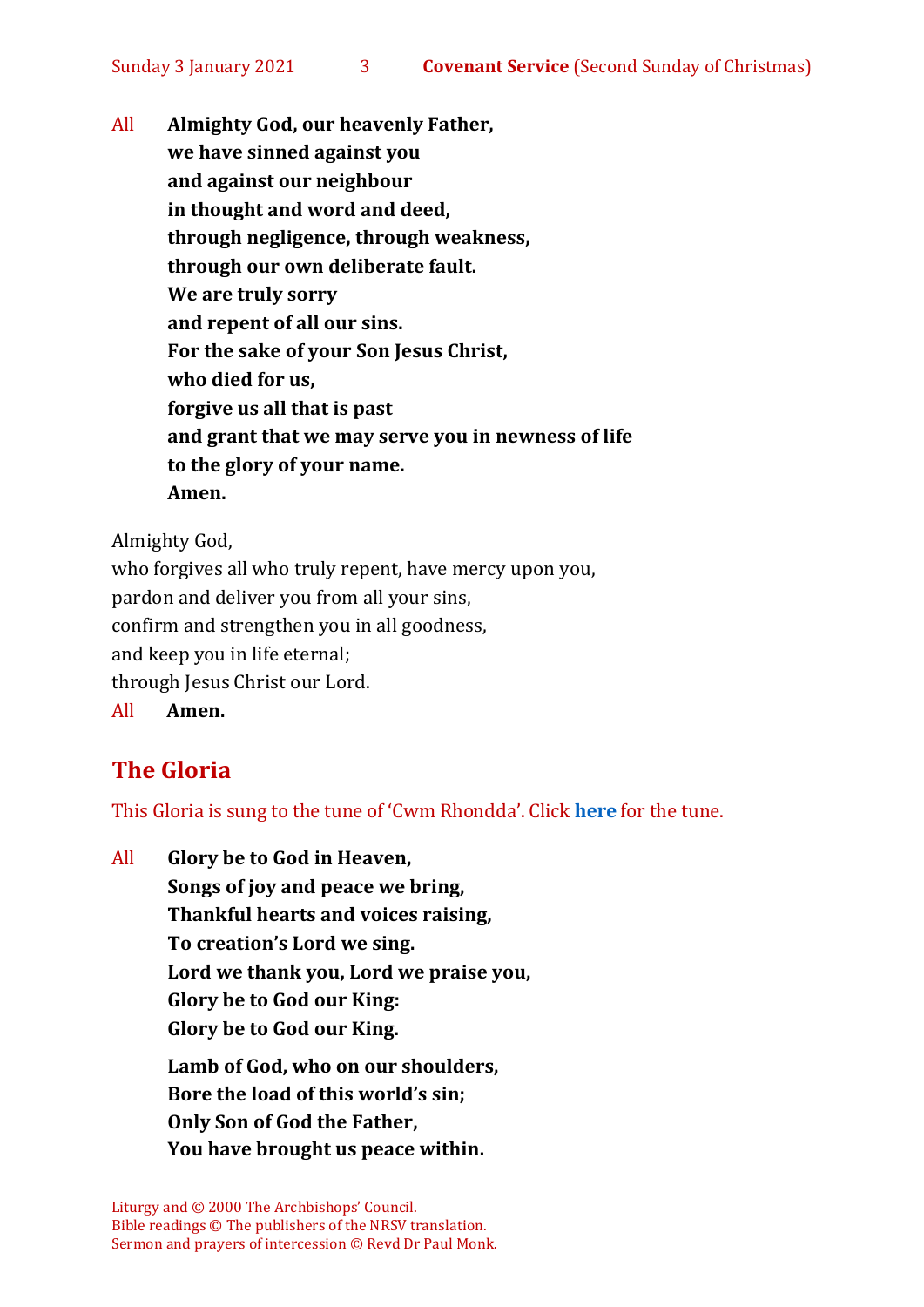**Lord, have mercy, Christ have mercy, Now your glorious reign begin: Now your glorious reign begin.**

**You O Son of God are Holy, You we praise with one accord. None in heav'n or earth is like you, Only you are Christ the Lord. With the Father and the Spirit, Ever worshipped and adored: Ever worshipped and adored.**

### **The Collect for The Annual Covenant Service**

God of grace, through the mediation of your Son, you call us into a new covenant. Help us therefore to draw near with faith and join ourselves in a perpetual covenant with you; through Jesus Christ our Lord. All **Amen.**

### **First reading**

A reading from the book of the prophet Jeremiah

For thus says the Lord: Sing aloud with gladness for Jacob, and raise shouts for the chief of the nations; proclaim, give praise, and say, 'Save, O Lord, your people, the remnant of Israel.' See, I am going to bring them from the land of the north, and gather them from the farthest parts of the earth, among them the blind and the lame, those with child and those in labour, together; a great company, they shall return here. With weeping they shall come, and with consolations I will lead them back, I will let them walk by brooks of water, in a straight path in which they shall not stumble; for I have become a father to Israel, and Ephraim is my firstborn.

Hear the word of the Lord, O nations, and declare it in the coastlands far away; say, 'He who scattered Israel will gather him, and will keep him as a shepherd a flock.' For the Lord has ransomed Jacob, and has redeemed him from hands too strong for him. They shall come and sing aloud on the height of Zion, and they shall be radiant over the goodness of the Lord, over the grain, the wine, and the oil, and over the young of the flock and the herd; their life shall become like a watered garden, and they shall never languish again. Then shall the young women rejoice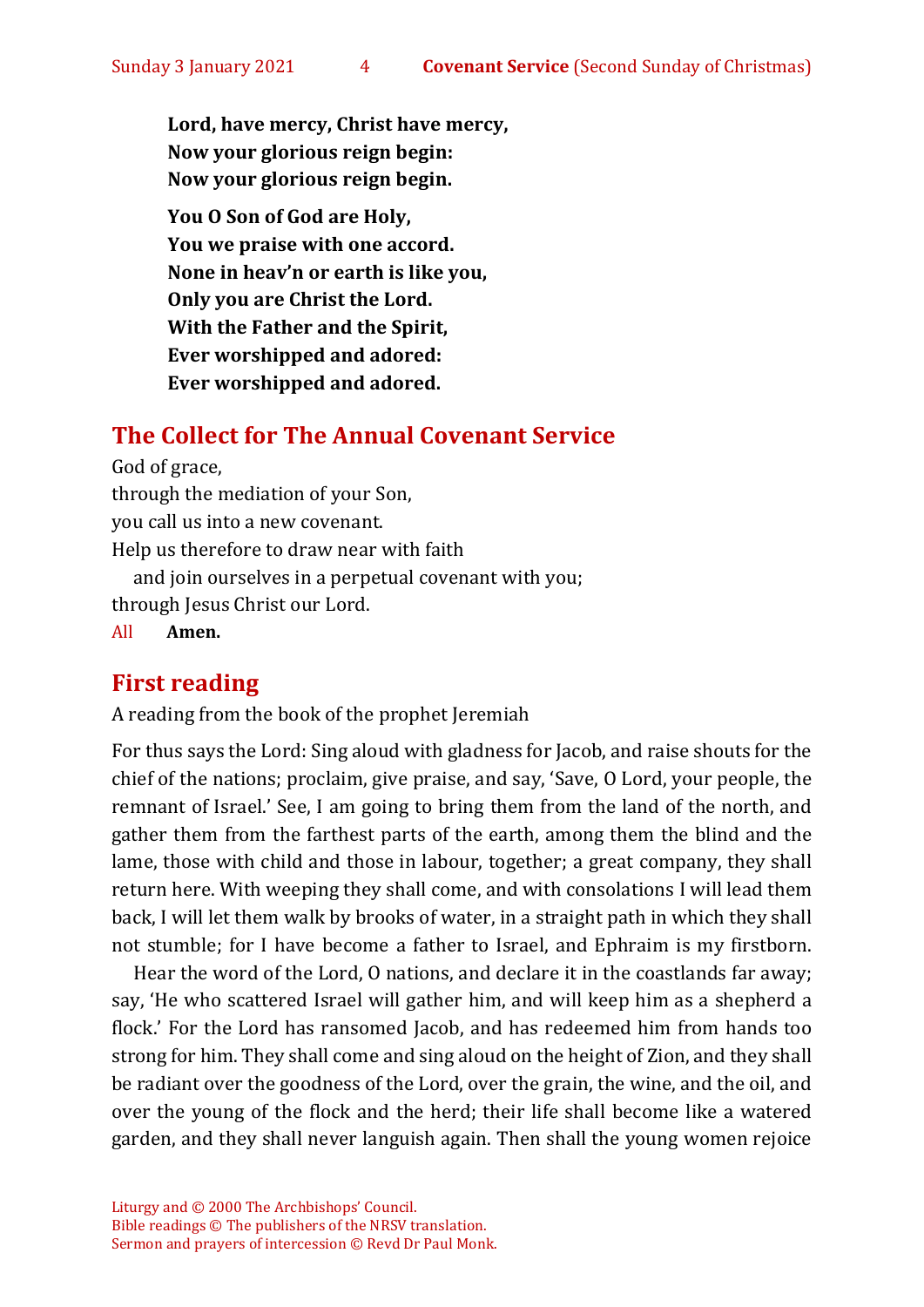in the dance, and the young men and the old shall be merry. I will turn their mourning into joy, I will comfort them, and give them gladness for sorrow. I will give the priests their fill of fatness, and my people shall be satisfied with my bounty, says the Lord. *Jeremiah 31:7–14*

This is the Word of the Lord

All **Thanks be to God.**

### **Second reading**

A reading from St Paul's Letter to the Ephesians

Paul, an apostle of Christ Jesus by the will of God, To the saints who are in Ephesus and are faithful in Christ Jesus: Grace to you and peace from God our Father and the Lord Jesus Christ.

Blessed be the God and Father of our Lord Jesus Christ, who has blessed us in Christ with every spiritual blessing in the heavenly places, just as he chose us in Christ before the foundation of the world to be holy and blameless before him in love. He destined us for adoption as his children through Jesus Christ, according to the good pleasure of his will, to the praise of his glorious grace that he freely bestowed on us in the Beloved. In him we have redemption through his blood, the forgiveness of our trespasses, according to the riches of his grace that he lavished on us. With all wisdom and insight he has made known to us the mystery of his will, according to his good pleasure that he set forth in Christ, as a plan for the fullness of time, to gather up all things in him, things in heaven and things on earth.

In Christ we have also obtained an inheritance, having been destined according to the purpose of him who accomplishes all things according to his counsel and will, so that we, who were the first to set our hope on Christ, might live for the praise of his glory. In him you also, when you had heard the word of truth, the gospel of your salvation, and had believed in him, were marked with the seal of the promised Holy Spirit; this is the pledge of our inheritance toward redemption as God's own people, to the praise of his glory. *Ephesians 1:1–14*

This is the Word of the Lord All **Thanks be to God.**

HYMN 2 **[Purify](https://www.youtube.com/watch?v=0IvXA0yRDwY) my heart** (please click on this link to hear the hymn)

# **Gospel reading**

Hear the Gospel of our Lord Jesus Christ according to John

### All **Glory to you O Lord.**

Liturgy and © 2000 The Archbishops' Council. Bible readings © The publishers of the NRSV translation. Sermon and prayers of intercession © Revd Dr Paul Monk.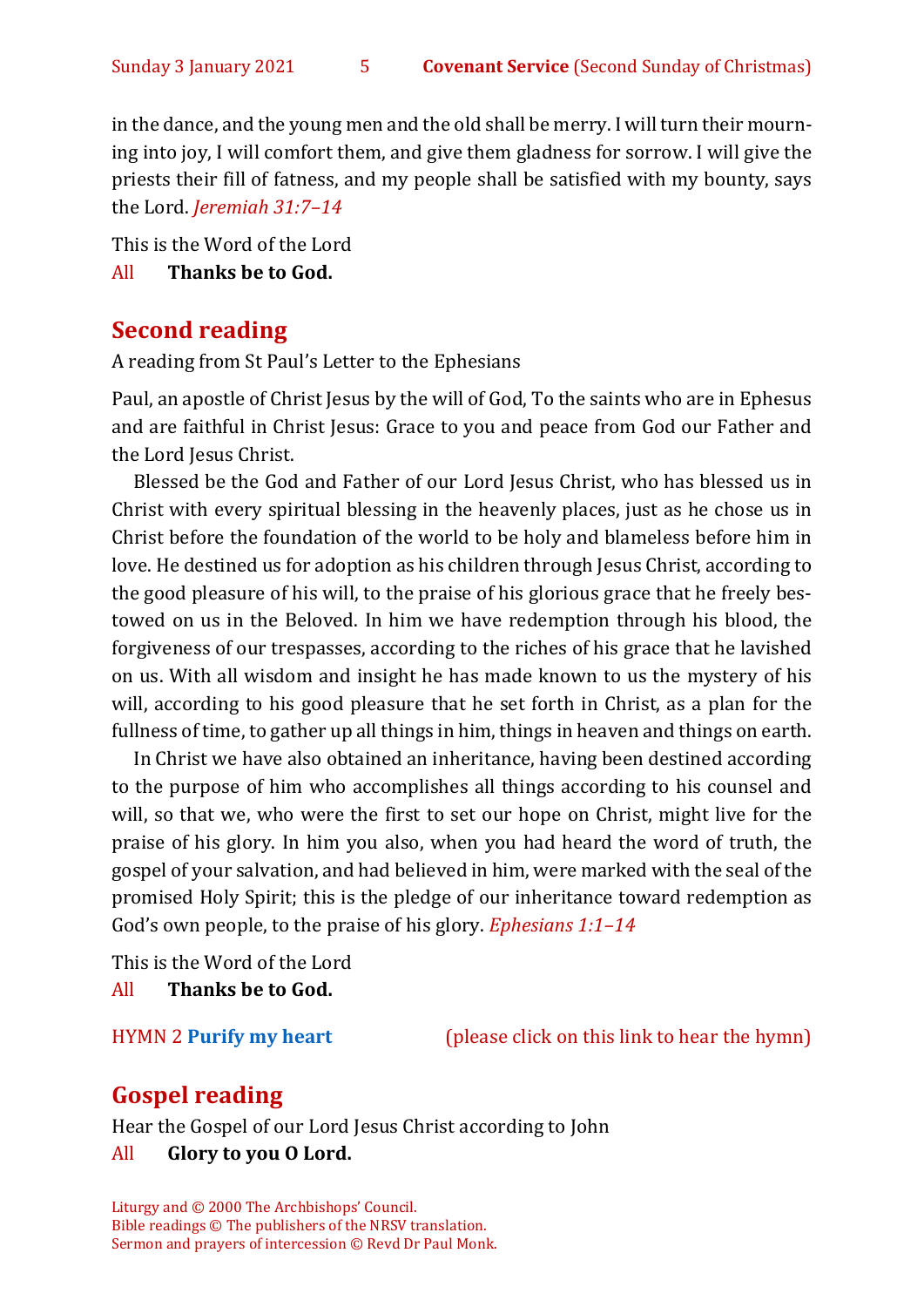In the beginning was the Word, and the Word was with God, and the Word was God. He was in the beginning with God. All things came into being through him, and without him not one thing came into being. What has come into being in him was life, and the life was the light of all people.

The light shines in the darkness, and the darkness did not overcome it. There was a man sent from God, whose name was John. He came as a witness to testify to the light, so that all might believe through him. He himself was not the light, but he came to testify to the light. The true light, which enlightens everyone, was coming into the world. He was in the world, and the world came into being through him; yet the world did not know him. He came to what was his own, and his own people did not accept him. But to all who received him, who believed in his name, he gave power to become children of God, who were born, not of blood or of the will of the flesh or of the will of man, but of God. And the Word became flesh and lived among us, and we have seen his glory, the glory as of a father's only son, full of grace and truth.

(John testified to him and cried out, 'This was he of whom I said, "He who comes after me ranks ahead of me because he was before me".') From his fullness we have all received, grace upon grace. The law indeed was given through Moses; grace and truth came through Jesus Christ. No one has ever seen God. It is God the only Son, who is close to the Father's heart, who has made him known. *John 1:1, 5–18*

This is the Gospel of the Lord

All **Praise to you O Christ.**

### **Sermon**

Take a mixture of liquids and gradually warm it. The liquids will leave the mixture one by one, just as steam leaves hot water. The more volatile leave first. It's called 'distillation'. We use the technique for two reasons: to separate the different component parts of a mixture—such as petrol and paraffin from crude oil—and, in that process, we purify each portion. Taking that idea, what would happen if we took the complex mixture we call 'Christianity' and distilled it? What does it comprise?

Today's Gospel passage describes the incarnation and helps us distil Christianity. The first component part is purity. This word resonates through the entire Bible. So, while Hebrews says, 'Without holiness no one will see the Lord', that moral purity is attainable by everyone willing to accept it. 'Be holy as I am holy …'; 'Be perfect as God is perfect …'; 'Blessed are the pure in heart for they will see God …'. That's what today's Gospel means where it says, 'He gave power to become children of God All who received him, who believed.'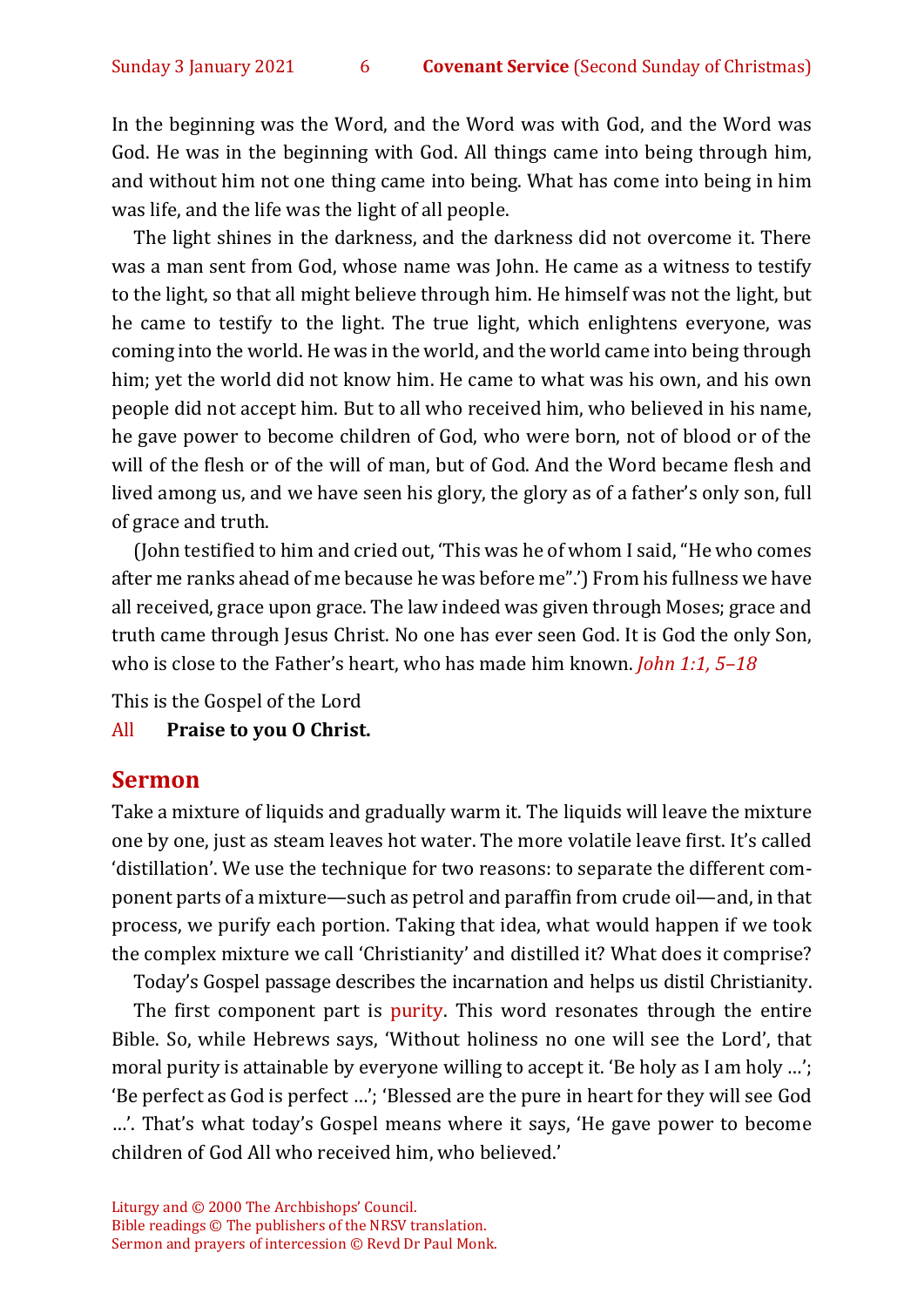The second part relates to the first. It's newness. This word resonates all through the New Testament. 'A new commandment I give to you …'; 'All who are in Christ are a new creation …'; 'See, I am doing a new thing …'; 'Behold, I make all things new …' The central idea is the way we are forgiven our past *in order to receive the Holy Spirit of God*. With the Spirit, we can live and behave in different, better ways. That explains the next bit in today's Gospel, 'The Word became flesh' is all about. God became human and, with the Spirit in our own lives, we can start to copy him.

The third part relates to the first two. It's communion because we can commune with God—join with Him, appreciate Him, understand and communicate with Him. This word defines the way we even speak about Scripture (the old and the new covenants—'testaments'—which are binding agreements between us and God. 'Everyone will know Me [says God] from the greatest to the least …'; 'I and the Father are one …'; 'Both the one who makes people holy and those who are made holy are of the same family. So Jesus is not ashamed to call them brothers and sisters ...' '*Our* Father …'; That's why, in today's Gospel, the next portion says, 'No one has ever seen God. It is God the only Son, who is close to the Father's heart, who has made him known' and don't forget the word known here means more than 'know about' and refers properly to relationship.

If the whole point of distillation is to separate the portions we want, it also means we leave behind the contaminants—the tar and dirt. So, as we distil Christianity, we also jettison those things that cling to most forms of Christianity and pollute it. We will probably leave behind false ideas and unhelpful practises in order to concentrate on purity, newness and communion. The bits we remove often look like habits or traits of personality. Some of them may even look good. But if they're not of the Gospel they need to go. Our eternal destiny depends on their complete removal.

Distillation requires heat and extremity. Perhaps the process of distilling our Christianitywill feel uncomfortable.Indeed, it might excruciate, but perhaps it should because that word means literally 'of the cross'. We are being crucified with Christ.

Today in the Church calendar we re-affirm our Covenant with God. It's a distillation of Christianity. It affirms communion where it says, 'You are mine and I am yours'. But most of it concentrates on the residue, the bits we leave behind if we are to attain purity and newness.

So we now re-afford the Covenant between us and God. Say it slowly, Savour the words and concepts. See which parts of the prayer are comfortable and which shock. And above all, let all its words percolate deeply into and through our souls.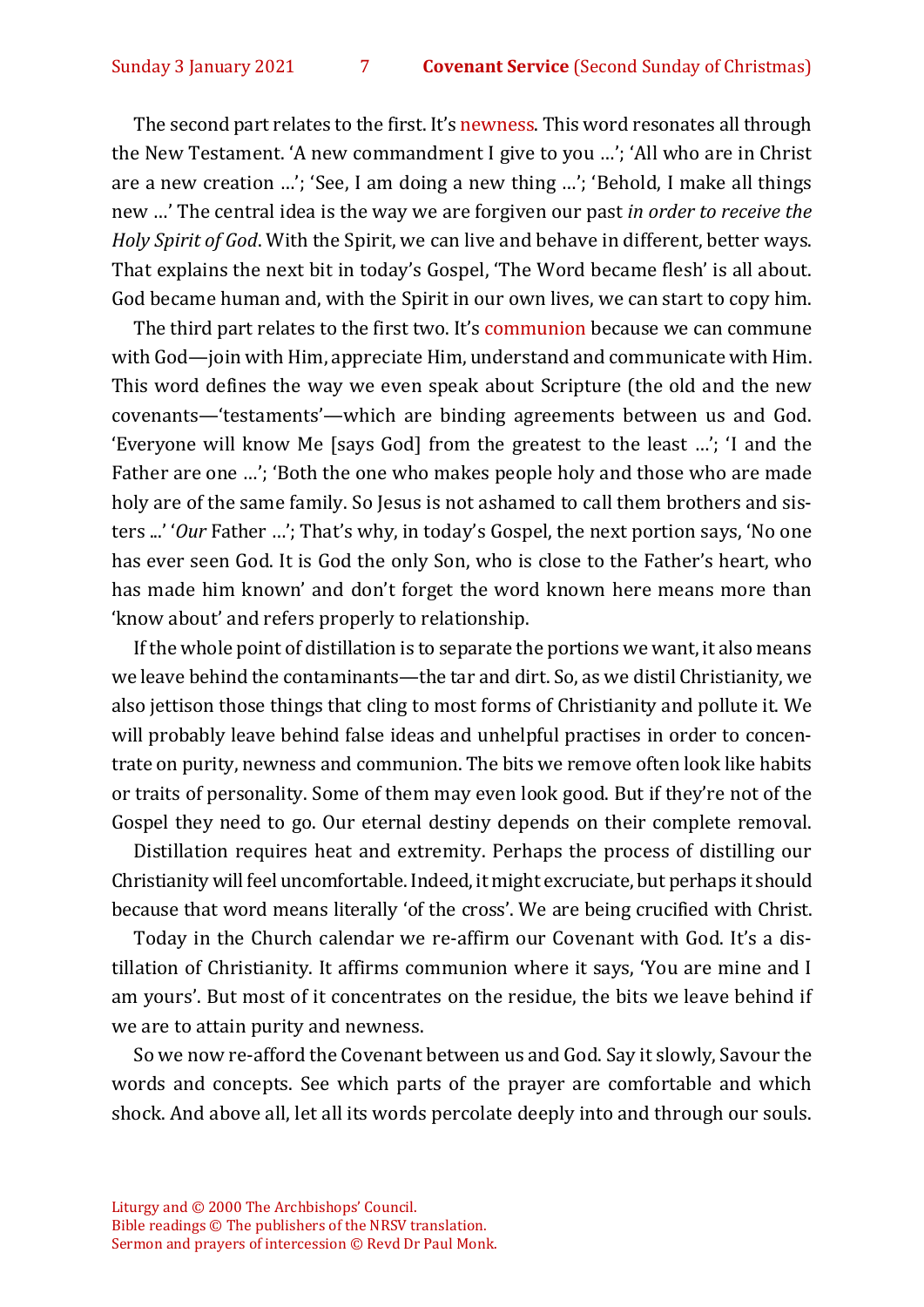# **The Covenant Prayer**

Beloved in Christ, let us again claim for ourselves this covenant which God has made with his people, and take upon us the yoke of Christ. This means that we are content that he appoints us our place and work, and that he himself be our reward. I therefore invite you all to renew your Covenant with God the Almighty.

All **I am no longer my own but yours. Put me to what you will, rank me with whom you will; put me to doing, put me to suffering; let me be employed for you, or laid aside for you, exalted for you, or brought low for you; let me be full, let me be empty, let me have all things, let me have nothing: I freely and wholeheartedly yield all things to your pleasure and disposal. And now, glorious and blessed God, Father, Son and Holy Spirit, you are mine and I am yours. So be it. And the covenant now made on earth, let it be ratified in heaven. Amen and Amen.**

### **Prayers of intercession**

Loving heavenly Father, we pray this prayer. As we start a New Year, help us to mean it and give us the strength to apply it. In particular […] Lord, in your mercy

### All **Amen.**

Loving heavenly Father, we pray this prayer. As we start a New Year, help your Church to be new, pure and in complete communion with You. In particular […] Lord, in your mercy

### All **Amen.**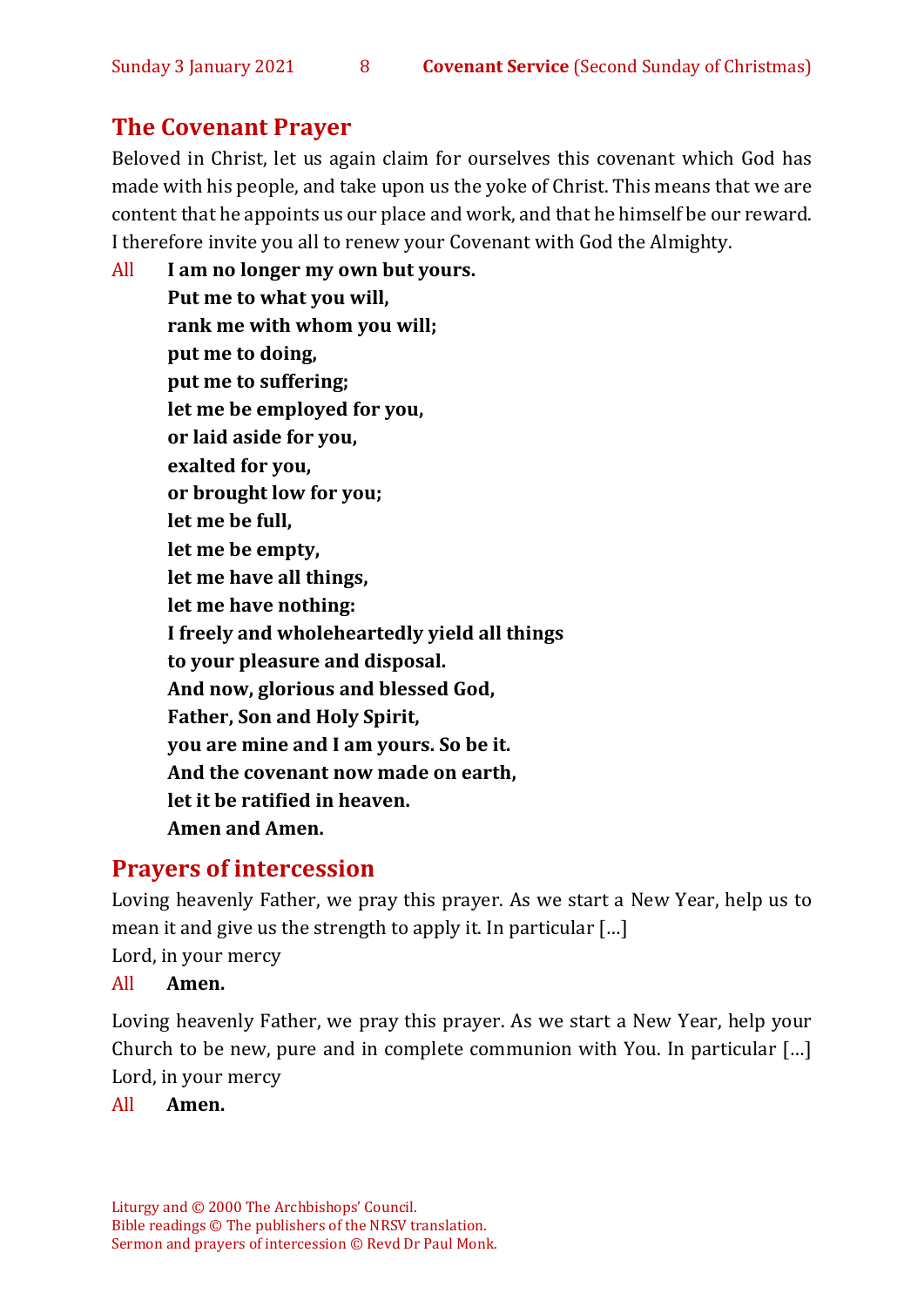Loving heavenly Father, we pray this prayer. As we start a New Year, we pray that the structures of the world will be renewed, become cleaner and realigned themselves with You. In particular […]

Lord, in your mercy

### All **Amen.**

Loving heavenly Father, we pray this prayer. As we start a New Year, we ask that you'll remind us to work to alleviate the suffering we see everywhere around us. And we pray for those whose suffering we see […].

Lord, in your mercy

### All **Amen.**

Loving heavenly Father, we pray this prayer. As we start a New Year, we pray for those who have died —today, during this part year and those whose time in this earth will expire during this coming year. Prepare them to meet with you.

Lord, in your mercy

### All **Amen.**

Merciful Father,

All **accept these prayers for the sake of your Son, our Saviour Jesus Christ. Amen.**

### **The peace**

Blessed are the peacemakers: they shall be called children of God. We meet in the name of Christ and Share his peace.

The peace of the Lord be always with you,

All **And also with you.**

HYMN 3 **Will you come and [follow](https://www.youtube.com/watch?v=zk6IUalJ3sk) me** (click on this link to hear the hymn)

The liturgy of the Communion Service appears below

# The Dismissal

May God the Father keep you in all your days.

### All **Amen**.

May God the Son shield you in all your ways.

### All **Amen**.

Liturgy and © 2000 The Archbishops' Council. Bible readings © The publishers of the NRSV translation. Sermon and prayers of intercession © Revd Dr Paul Monk.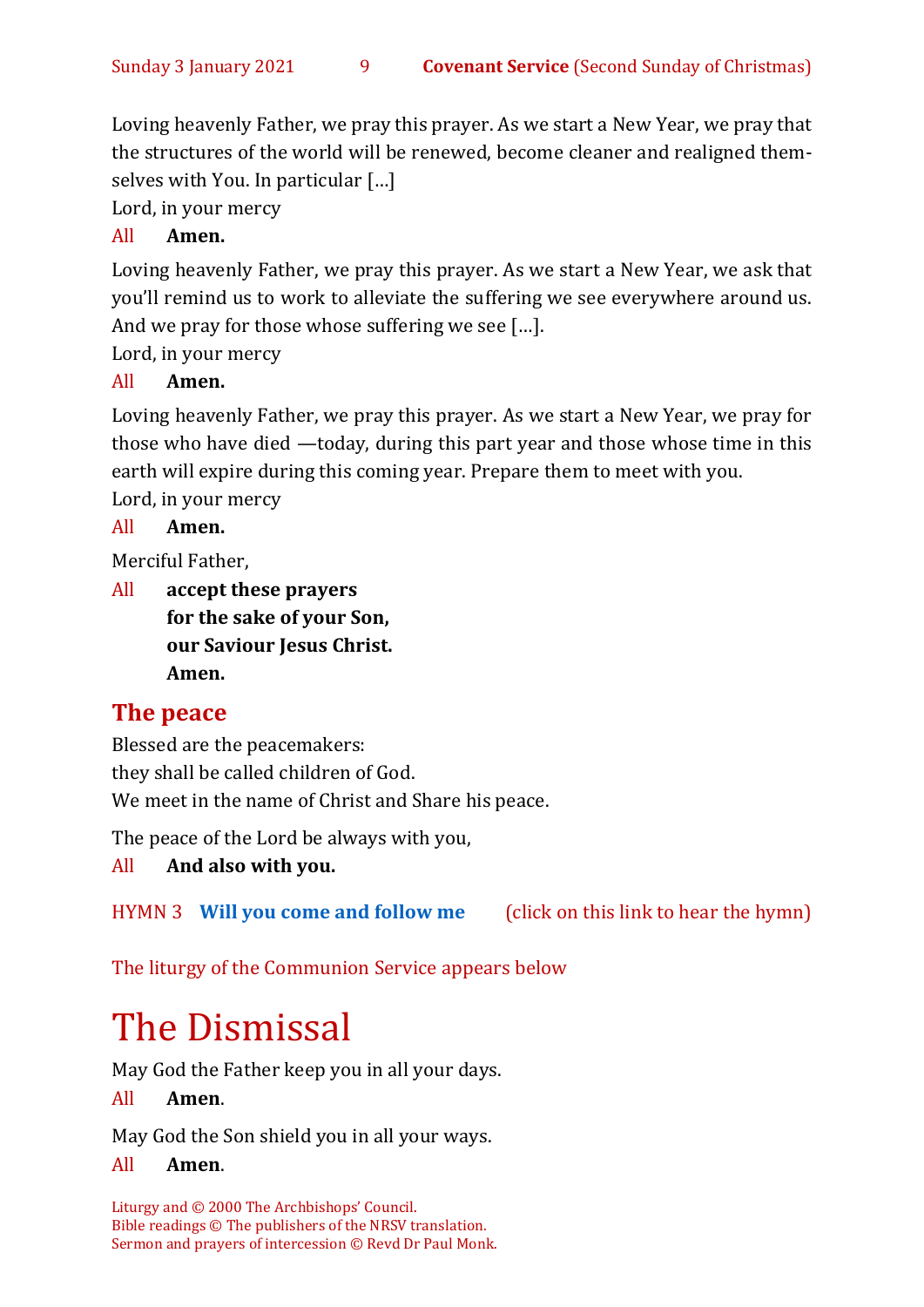May God the Spirit bring you healing and peace.

### All **Amen**.

May God the Holy Trinity drive all darkness from you

and pour upon you blessing and light.

### All **Amen**.

And the blessing of God the Almighty,

Father, Son and Holy Spirit,

be with you now and remain with you always.

### All **Amen.**

### HYMN 4 **I the [Lord](https://youtu.be/EcxOkht8w7c) of sea and sky** (please click on this link to hear the hymn)

Go in peace to love and serve the Lord.

### All **In the name of Christ. Amen.**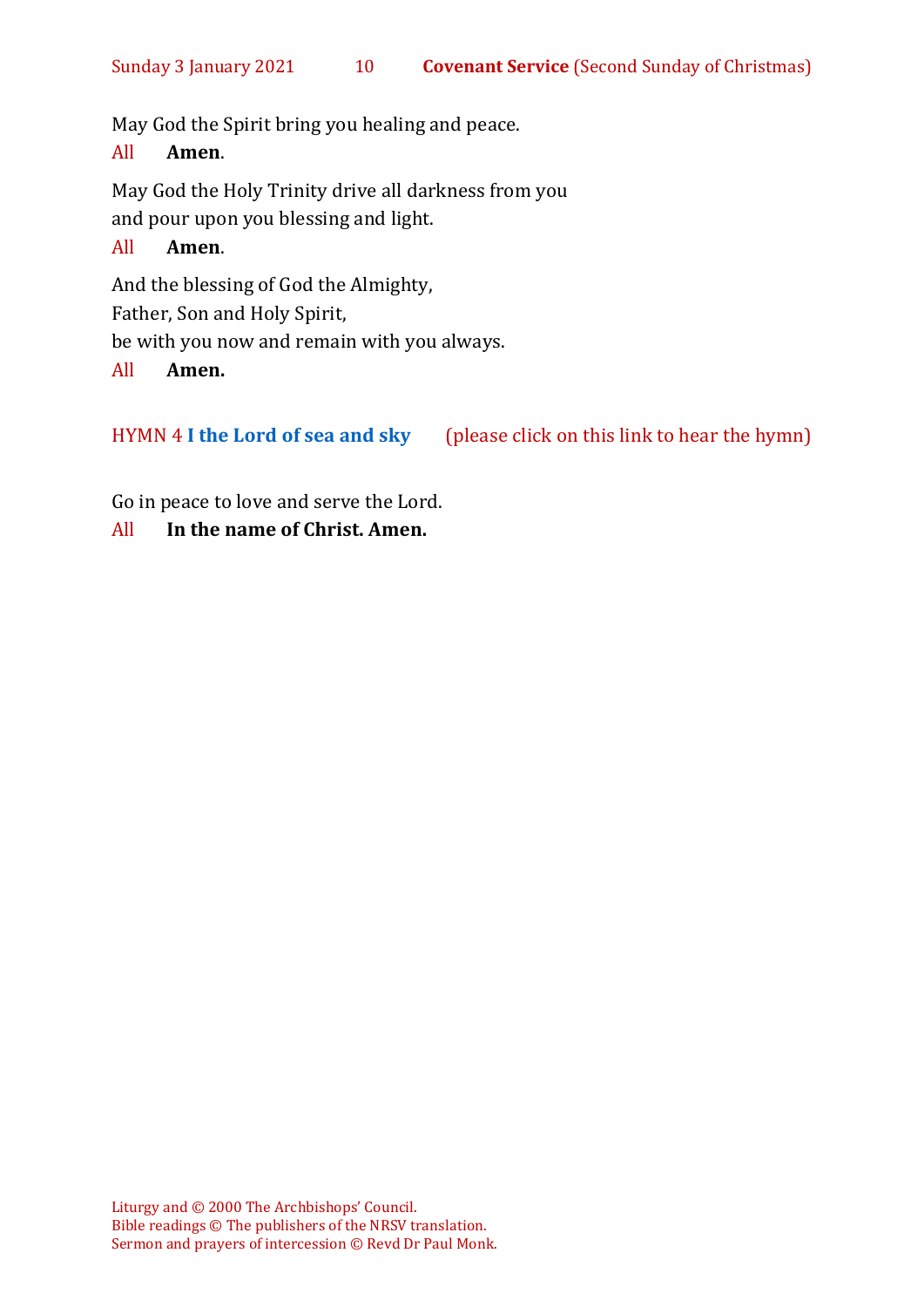# The Liturgy of the Sacrament

### Eucharistic Prayer (prayer E)

The Lord be with you

### All **and also with you.**

Lift up your hearts.

### All **We lift them to the Lord.**

Let us give thanks to the Lord our God.

### All **It is right to give thanks and praise.**

Father, you made the world and love your creation. You gave your Son Jesus Christ to be our Saviour. His dying and rising have set us free from sin and death. And so we gladly thank you, with saints and angels praising you, and saying,

All **Holy, holy, holy Lord, God of power and might, heaven and earth are full of your glory. Hosanna in the highest. Blessed is he who comes in the name of the Lord. Hosanna in the highest.**

We praise and bless you, loving Father, through Jesus Christ, our Lord; and as we obey his command, send your Holy Spirit, that broken bread and wine outpoured may be for us the body and blood of your dear Son.

On the night before he died he had supper with his friends and, taking bread, he praised you. He broke the bread, gave it to them and said: Take, eat; this is my body which is given for you; do this in remembrance of me.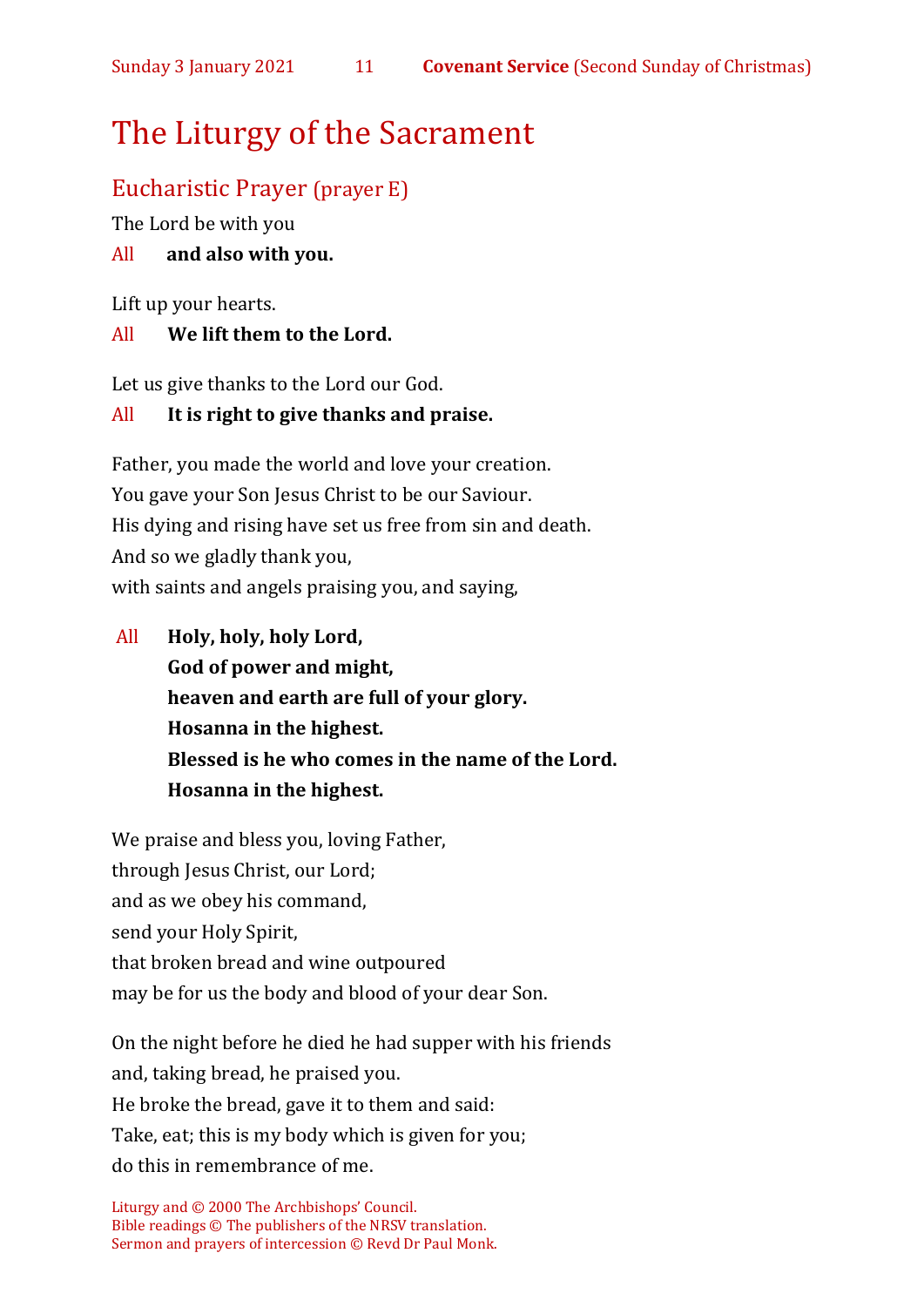When supper was ended he took the cup of wine. Again he praised you, gave it to them and said: Drink this, all of you; this is my blood of the new covenant, which is shed for you and for many for the forgiveness of sins. Do this, as often as you drink it, in remembrance of me.

So, Father, we remember all that Jesus did, in him we plead with confidence his sacrifice made once for all upon the cross.

Bringing before you the bread of life and cup of salvation, we proclaim his death and resurrection until he comes in glory.

Great is the mystery of faith:

# All **Christ has died. Christ is risen. Christ will come again.**

Lord of all life, help us to work together for that day when your kingdom comes and justice and mercy will be seen in all the earth.

Look with favour on your people, gather us in your loving arms and bring us with all the saints to feast at your table in heaven.

Through Christ, and with Christ, and in Christ, in the unity of the Holy Spirit, all honour and glory are yours, O loving Father, for ever and ever.

All **Amen.**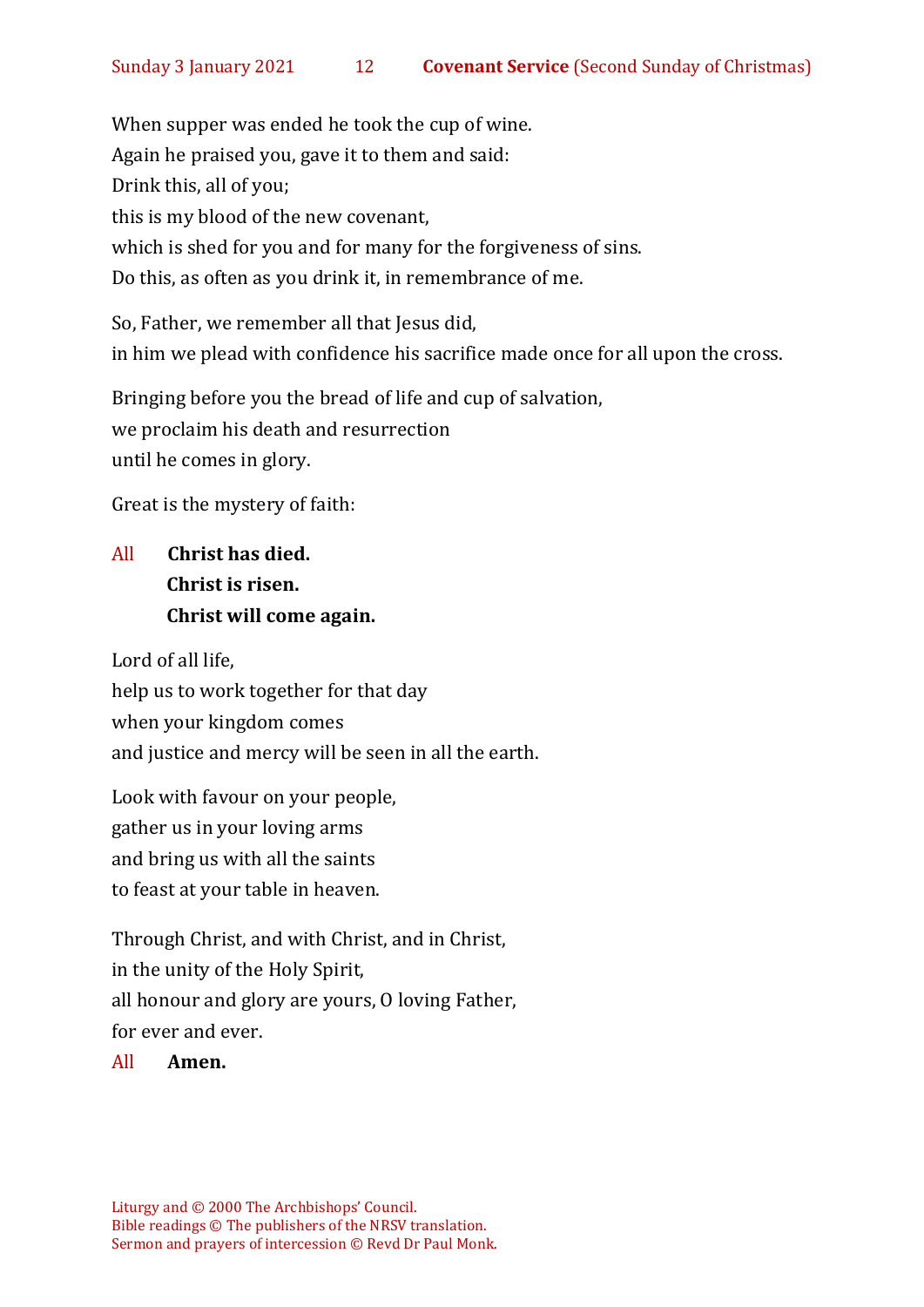### The Lord's Prayer

As our Saviour taught us, so we pray

All **Our Father in heaven, hallowed be your name, your kingdom come, your will be done, on earth as in heaven. Give us today our daily bread. Forgive us our sins as we forgive those who sin against us. Lead us not into temptation but deliver us from evil. For the kingdom, the power,**

**and the glory are yours now and for ever. Amen.**

### Breaking of the Bread

We break this bread to share in the body of Christ.

- All **Though we are many, we are one body, because we all share in one bread.**
- All **Lamb of God,**

**you take away the sin of the world, have mercy on us.**

**Lamb of God, you take away the sin of the world, have mercy on us.**

**Lamb of God, you take away the sin of the world, grant us peace.**

Draw near with faith. Receive the body of our Lord Jesus Christ which he gave for you, and his blood which he shed for you. Eat and drink in remembrance that he died for you, and feed on him in your hearts by faith with thanksgiving.